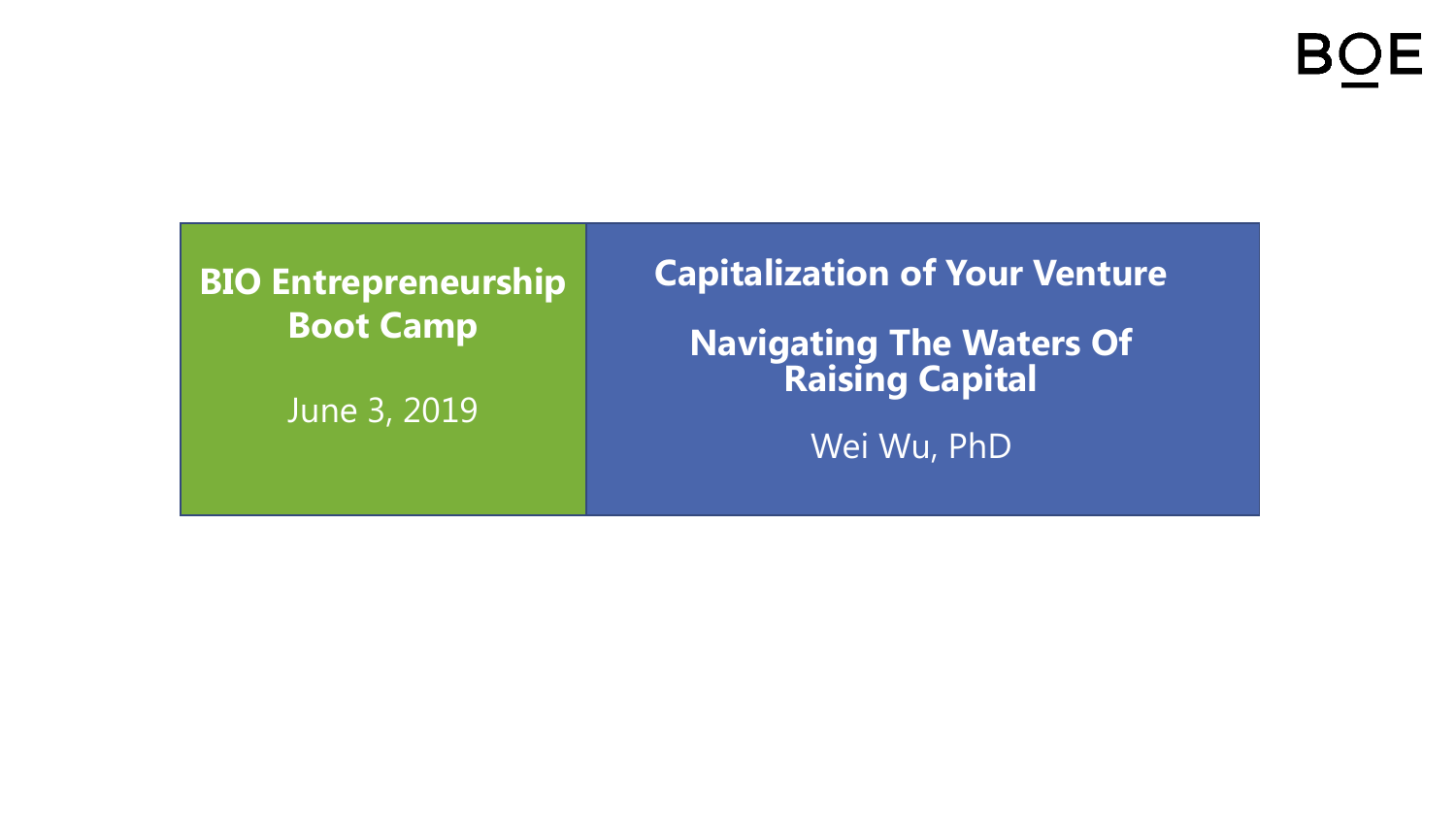# **Overview**



Equity Funding Sources

**O** Navigating the Fund Raising Process

Investor sourcing

Pitch meeting

Post pitch meeting

Closing the deal

Help from an intermediary

Key Lessons Learned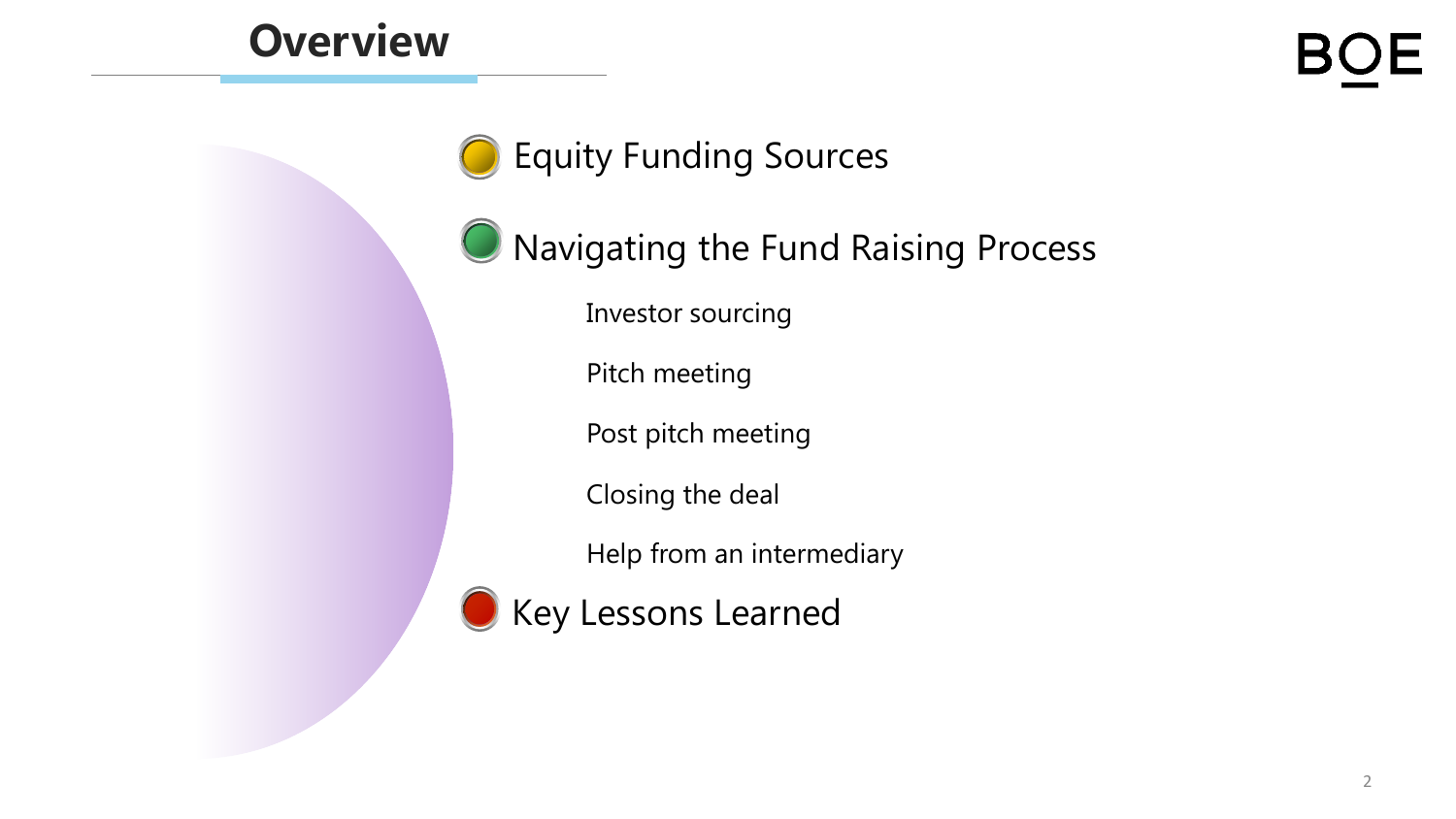# **Equity Based Funding Sources**

### Angel Investors

- Angel groups, Super angels, etc.
- Early-stage investment typically with company valuation<\$10M
- Check size typically <\$1M, can go beyond with syndication
- **Example: Life Science Angels**

#### Incubators

- University affiliation, corporate extension, or commercial space
- Many provide lab space, core facilities, connections, mentorship, sometimes funding
- Example: QB3, Jlabs, LabCentral

### Family Offices

- Single family offices (SFO), Multifamily offices (MFO)
- Some have Chief Investment Office, others don't
- Some focus on impact investing
- Example: Morningside Group

### Foundations

- Align assets with mission
- Recover charity funds for future use
- Example: Gates Foundation, Michael J Fox Foundation

### Corporate Ventures

- Traditional direct investment, semi-independent, or independent corporate venture capital (CVC)
- Often have strategic focus
- Example: JJDC, SR One, Illumina Ventures

### Venture Capital Funds

- GP+LP structure
- Driven by financial return
- Investment thesis vary by fund size, stage focus, management team expertise, geography, etc.
- Example: Many…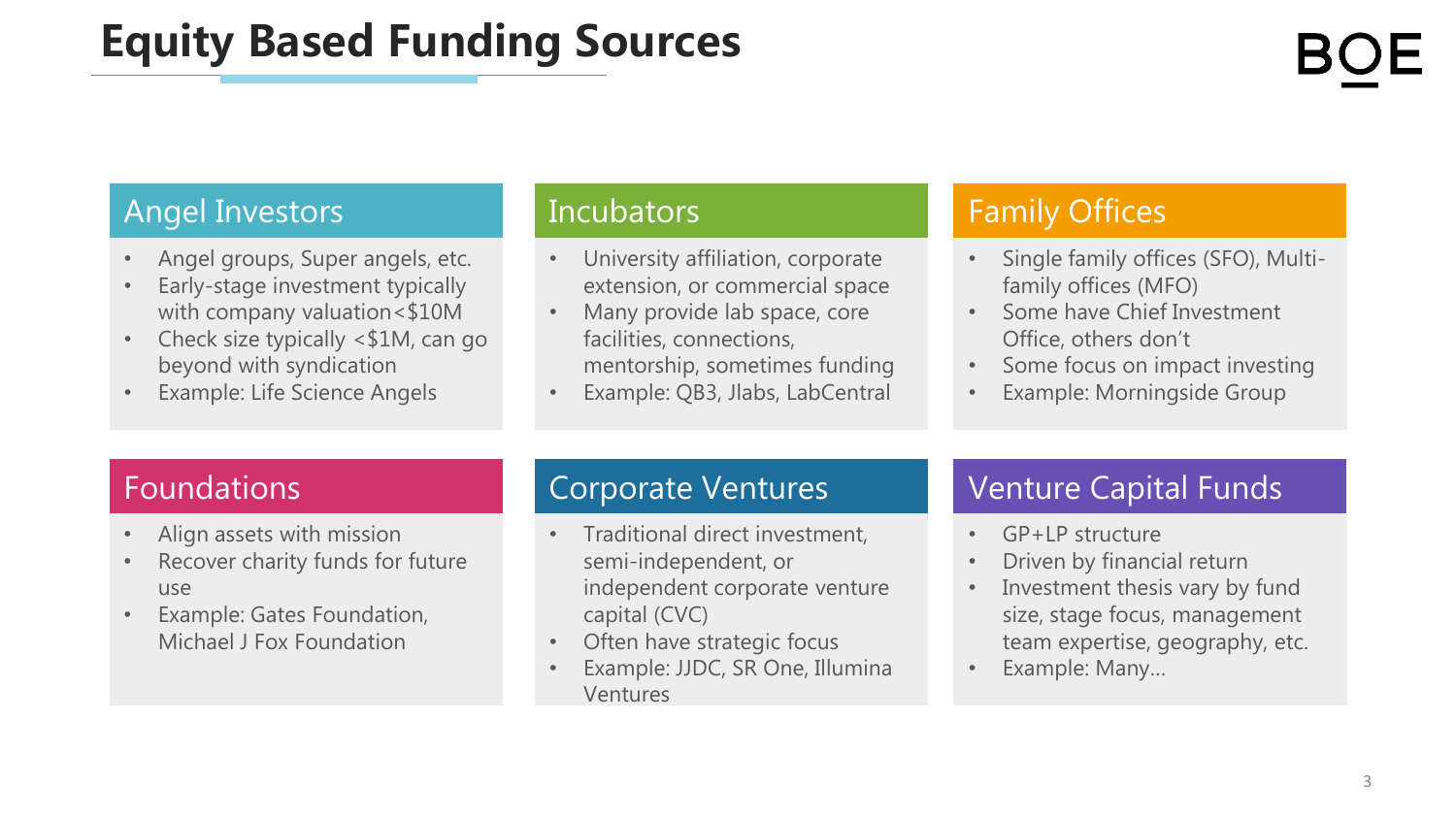# **Navigating the Fund Raising Process**

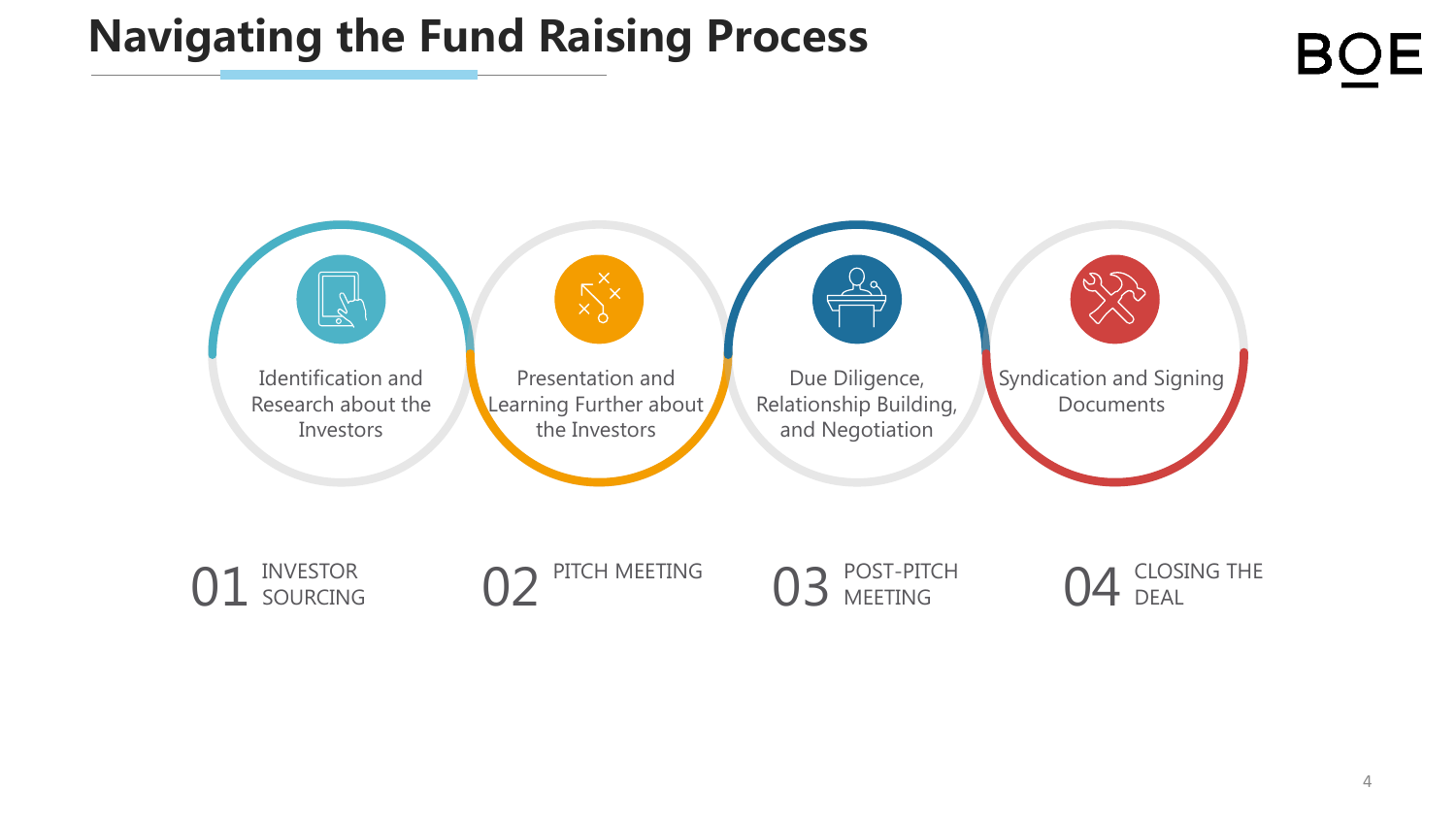# **Process: Investor Sourcing**

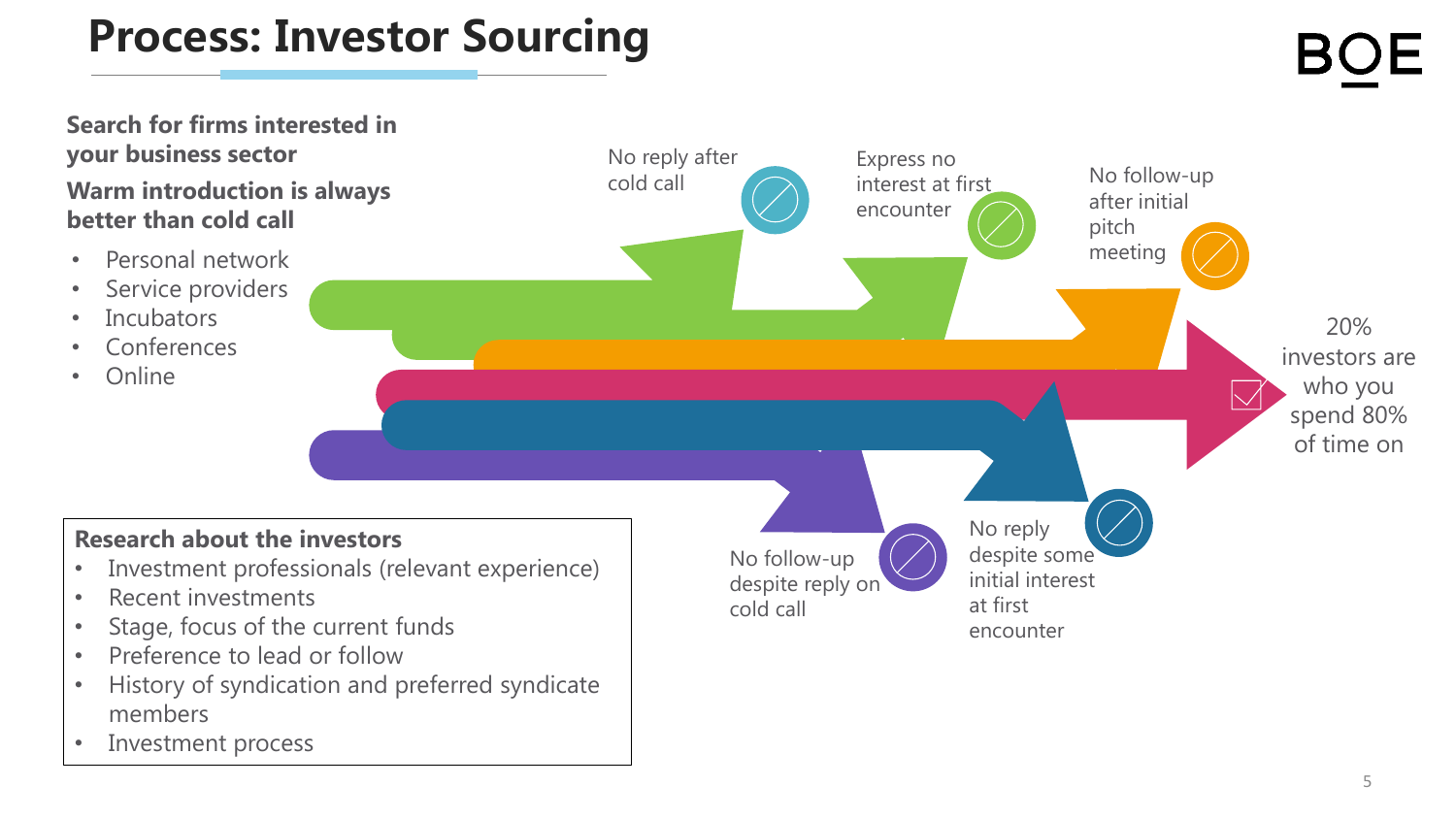# **Process: Pitch Meeting**

**PITCH CAN HAPPEN ANYWHERE. BE READY TO SELL YOUR VALUE PROPOSITION FORMALLY AND INFORMALLY**

#### **TAILOR YOUR PITCH SLIGHTLY TOWARDS INVESTOR INTEREST**

#### **PRACTICE PITCH WITH LESS LIKELY INVESTORS CAN BRING INSIGHT TOO**



**Take the opportunity to learn about the investors**

**Present business idea with passion and enthusiasm**



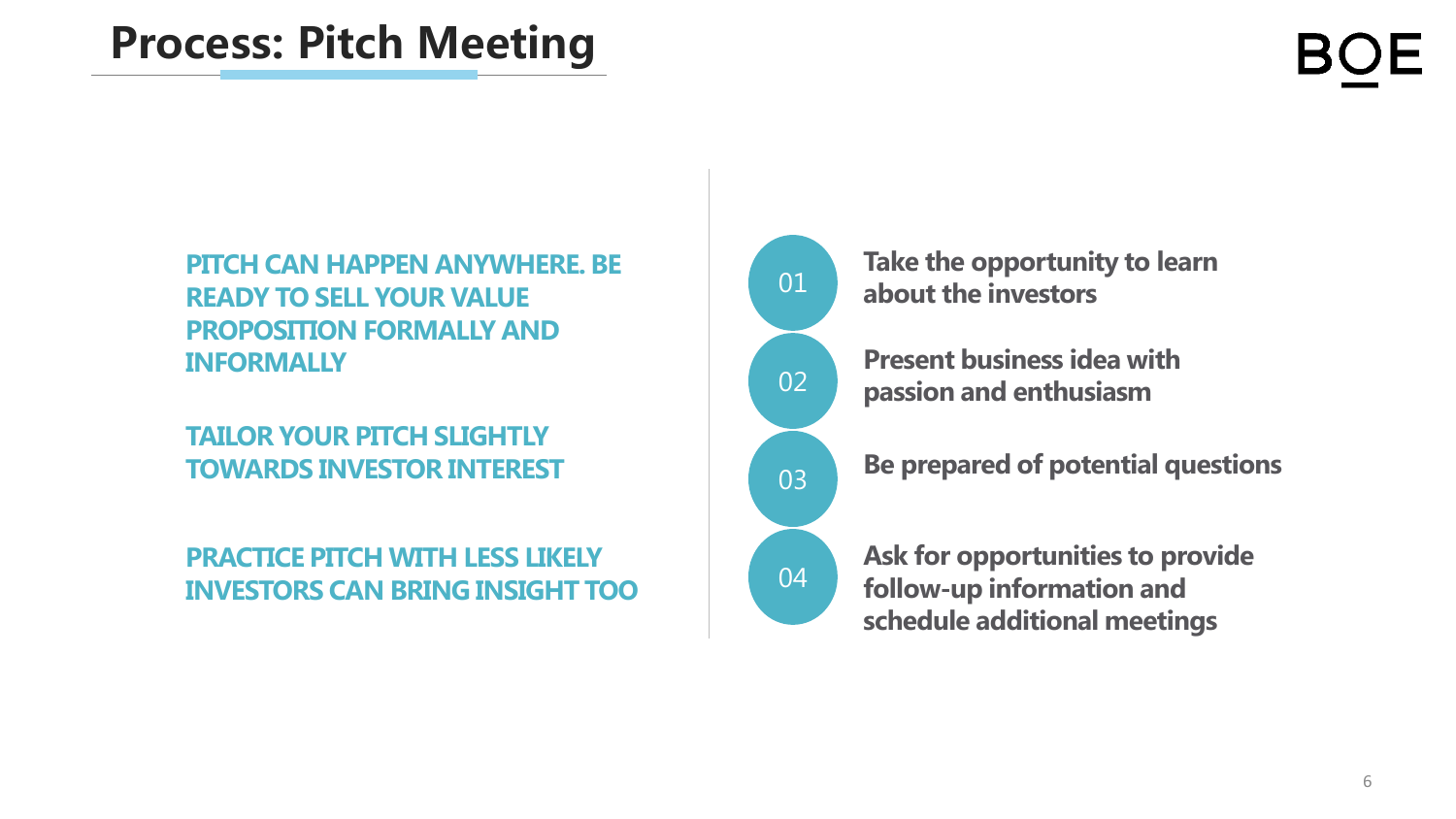### Entrepreneurs

- Be thorough, complete, and responsive in follow-up due diligence questions
- Gauge investor interest to know how much efforts to spend with them
- Decide your comfortable level of confidentiality and sign NDA before disclosing confidential information
- Prepare and provide access to data room following NDA
- Follow up regularly to assist due diligence process
- Negotiating the terms

#### Investors

- Ask follow-up due diligence questions
- Conduct due diligence (preliminary DD before NDA and deep DD after NDA)
- Identify strategic fit (CVC, impact/mission-driven investors)
- Debrief to capture collective opinion on backing the opportunity (or not)
- Negotiating the terms
- If it appears to be a match, partners cast vote

**Experienced investors drill down to the most critical factors as a process of elimination**

#### **Due Diligence Checklist**

- Is there real market need and how big?
- How differentiated is the solution compared to competitors?
- Data validation?
- Is IP in place and solid?
- How strong is the team?
- Is the development/funding plan reasonable?
- What are the likely exit opportunity?
- What sort of financial expected over a reasonable time horizon?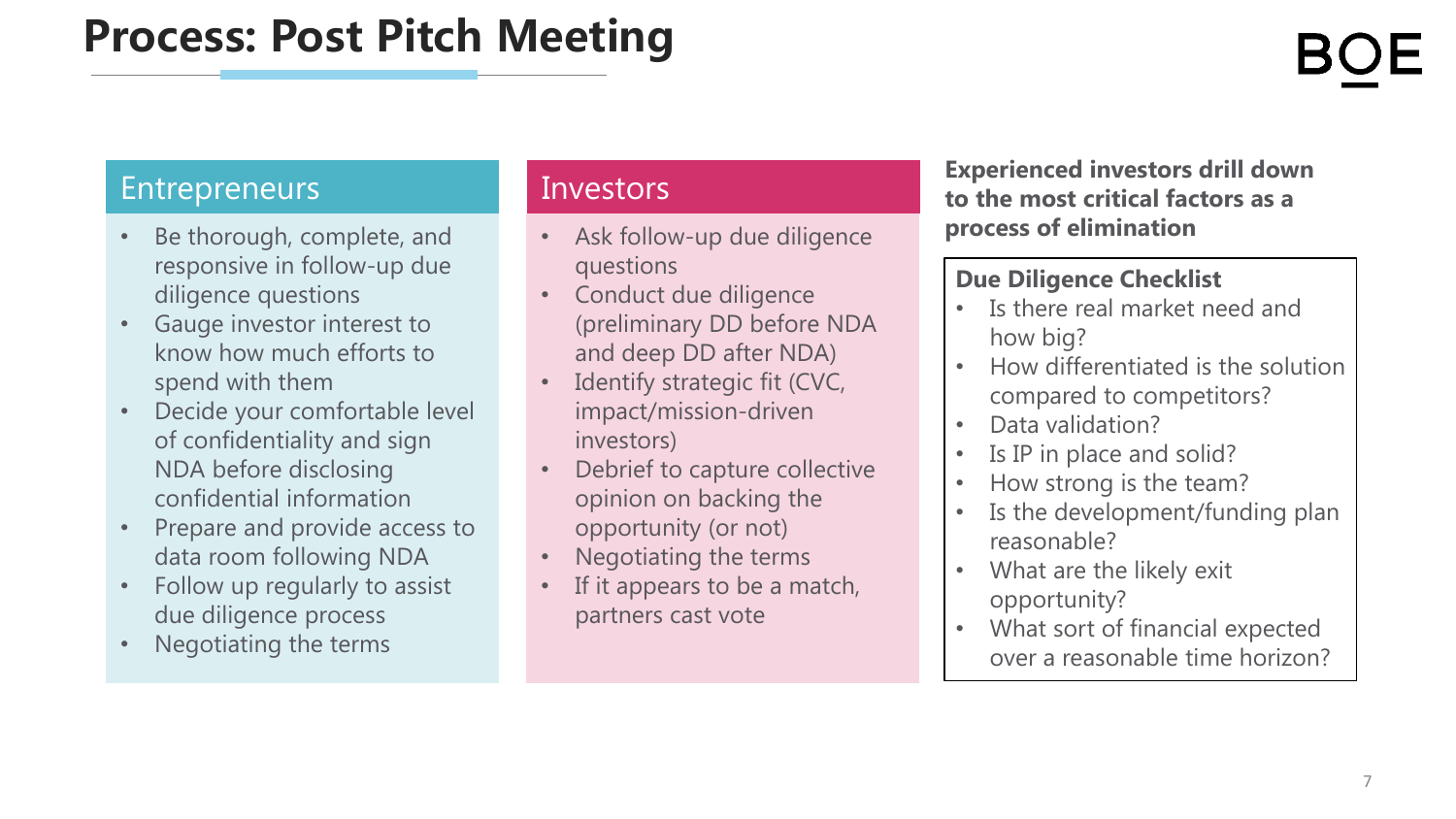# **Process: Closing the Deal**

### Entrepreneurs

- Identify a lead investor, usually with domain expertise and invest in larger stake. Sometimes no lead investor is needed.
- Work with the lead investor to finalize investment terms
- Bring in additional investors and balance investor interests
- Work with legal counsel to finalize documents
- Provide closing documents with signatures and mail stock certificate after receiving fund wiring and filing with the incorporation state

#### **Investors**

- Lead investor:
	- Lead due diligence (sometimes providing deal memo)
	- Lead negotiation
	- Lead syndication
- Other investors:
	- Additional negotiation of side letters
- All investors:
	- Double-check final documents before signature
	- Fund wiring

**Lead investors with proven track record are always busy.**

**Leading a deal takes a lot more efforts than following.**

**Building relationship with lead investor is very important. They're likely influential on your board.**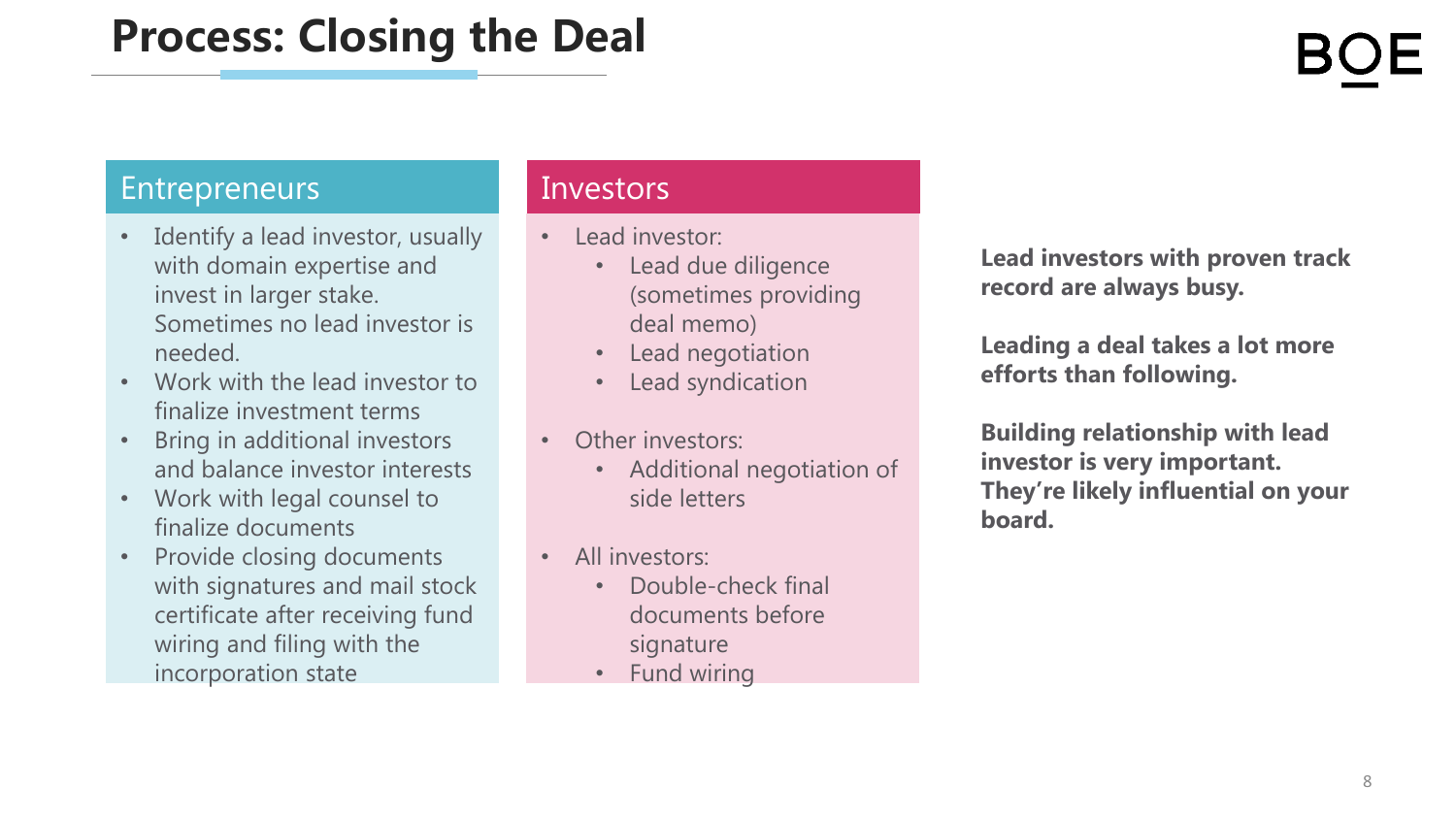# **Process: Getting Help from an Intermediary**

Why **When** How Who

Save time and energy in raising capital

Time and resources are constraints, e.g. -Raising funding from a different country for geographic expansion -Raising funding in preparation of an exit

Work with a consultant/financial advisor -Help craft a compelling value proposition

Experienced, dedicated, with proven track record

-Bankers, seasoned deal makers with broad life sciences expertise

- -Network of relationship with global VCs
- -Multiple touch points and access to decision makers

-Strong scientific and commercial knowledge to assist in positioning the opportunity